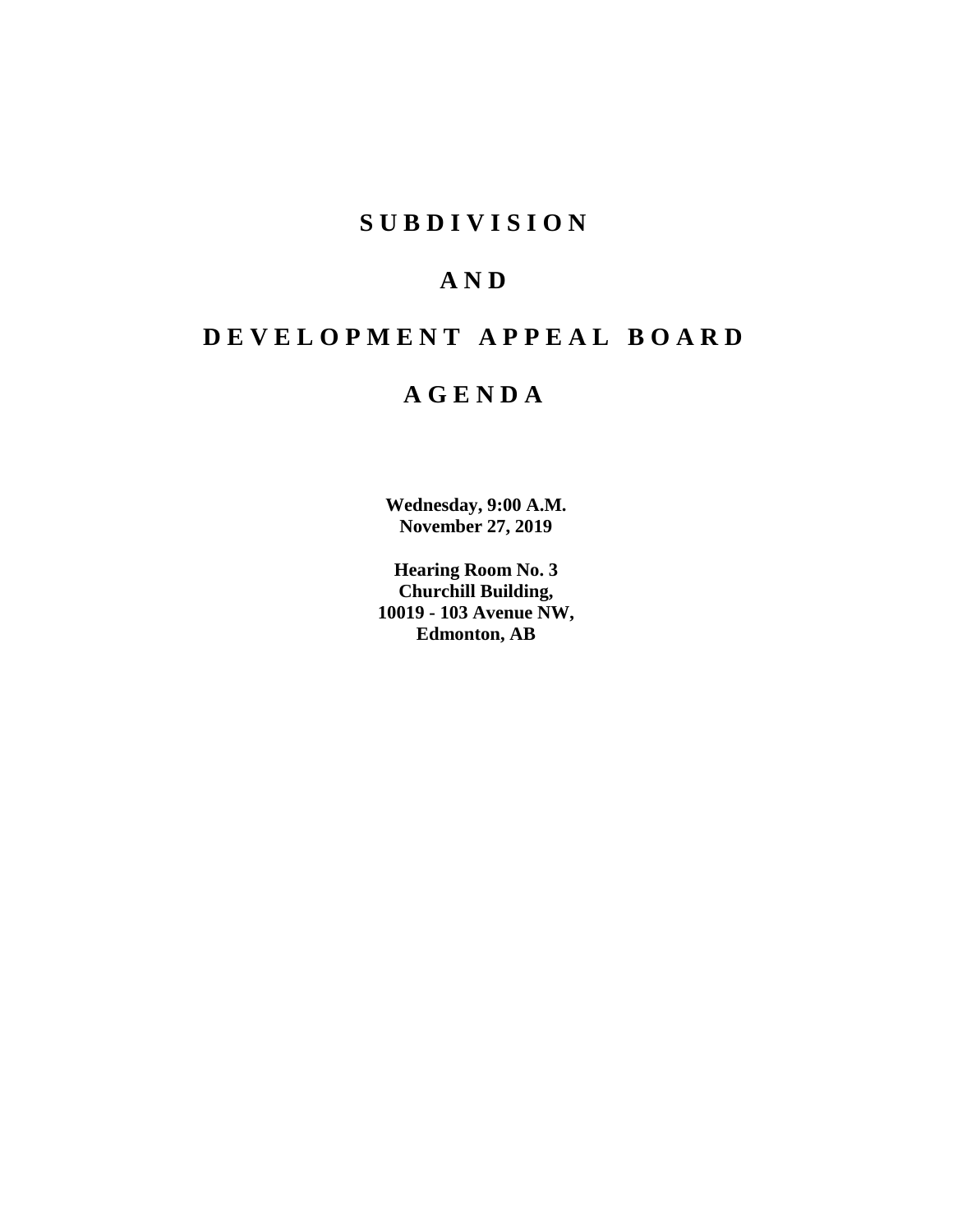# **SUBDIVISION AND DEVELOPMENT APPEAL BOARD HEARING ROOM NO. 3**

| 9:00 A.M. | $SDAB-D-19-181$ | Change the use from General Retail Stores to<br><b>Cannabis Retail Sales</b> |
|-----------|-----------------|------------------------------------------------------------------------------|
|           |                 | 10803 - Jasper Avenue NW<br>Project No.: 339507277-001                       |
|           |                 | Unless otherwise stated, all references to "Section numbers" refer to        |

*NOTE: Unless otherwise stated, all references to "Section numbers" refer to the authority under the Edmonton Zoning Bylaw 12800.*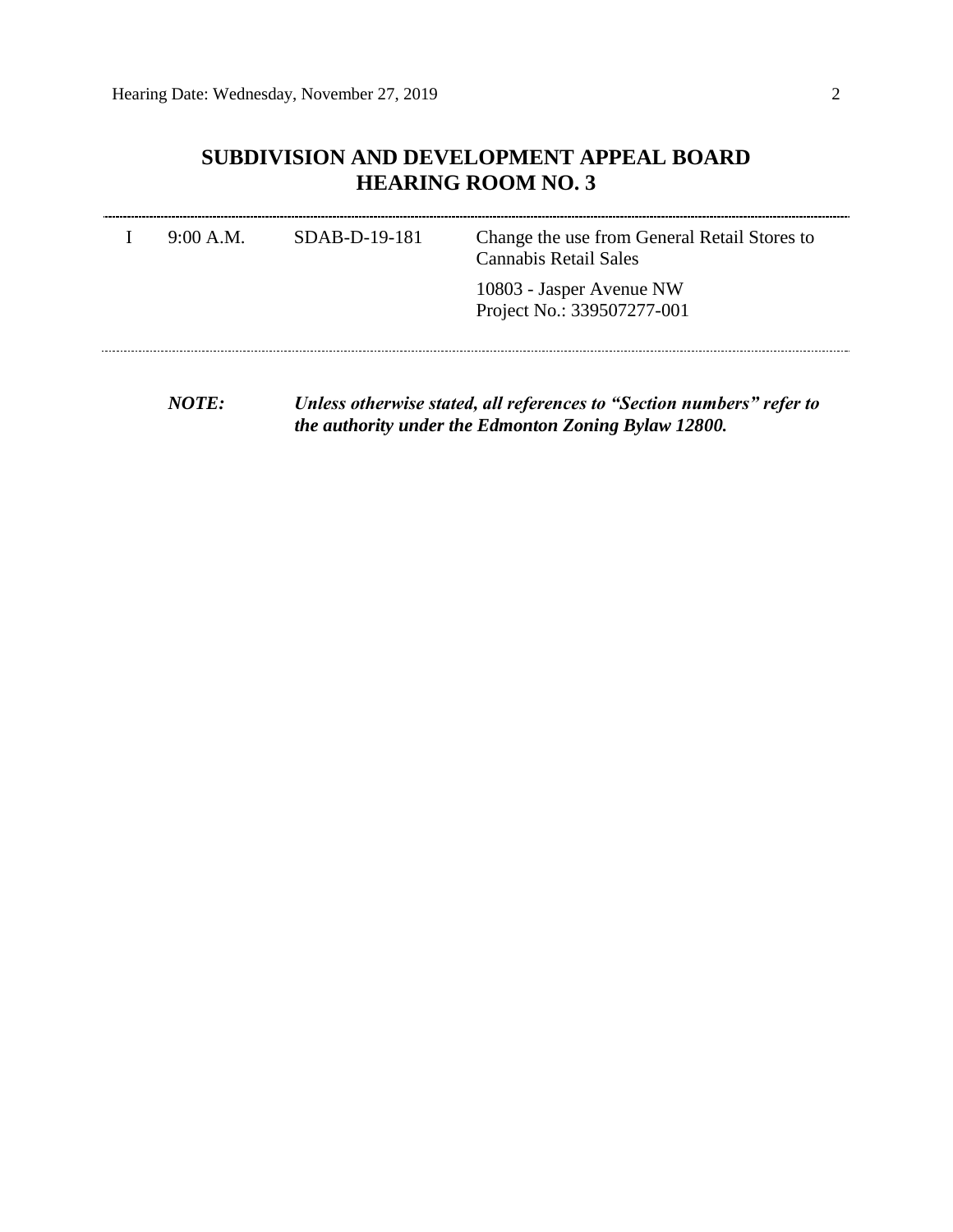#### ITEM I: 9:00 A.M. FILE: SDAB-D-19-181

#### AN APPEAL FROM THE DECISION OF THE DEVELOPMENT OFFICER

APPELLANT:

| <b>APPLICATION NO.:</b>                              | 339507277-001                                                         |  |  |  |  |  |
|------------------------------------------------------|-----------------------------------------------------------------------|--|--|--|--|--|
| <b>APPLICATION TO:</b>                               | Change the use from General Retail Stores<br>to Cannabis Retail Sales |  |  |  |  |  |
| DECISION OF THE<br>DEVELOPMENT AUTHORITY:            | Refused                                                               |  |  |  |  |  |
| <b>DECISION DATE:</b>                                | September 26, 2019                                                    |  |  |  |  |  |
| <b>DATE OF APPEAL:</b>                               | September 30, 2019                                                    |  |  |  |  |  |
| <b>MUNICIPAL DESCRIPTION</b><br>OF SUBJECT PROPERTY: | 10803 - Jasper Avenue NW                                              |  |  |  |  |  |
| <b>LEGAL DESCRIPTION:</b>                            | Plan 1222211 Blk 8 Lot 46A                                            |  |  |  |  |  |
| ZONE:                                                | (JAMSC) Jasper Avenue Main Street<br><b>Commercial Zone</b>           |  |  |  |  |  |
| <b>OVERLAY:</b>                                      | Downtown Special Area                                                 |  |  |  |  |  |
| <b>STATUTORY PLAN:</b>                               | Capital City Downtown Plan                                            |  |  |  |  |  |
|                                                      |                                                                       |  |  |  |  |  |

# *Grounds for Appeal*

The Appellant provided the following reasons for appealing the decision of the Development Authority:

We are solicitors for CC Growth Corp., whose application for a development permit (made through their architects, Planworks Design and Planning Inc.) for a Cannabis Retail Sales Use at the above captioned address was refused by the Development Authority. We hereby appeal the refusal of our client's development permit application on the grounds that:

- Cannabis Retail Sales is a Permitted Use within the Jasper Avenue Main Street Commercial Zone;
- The proposed Cannabis Retail Sales Use is appropriate at the subject location;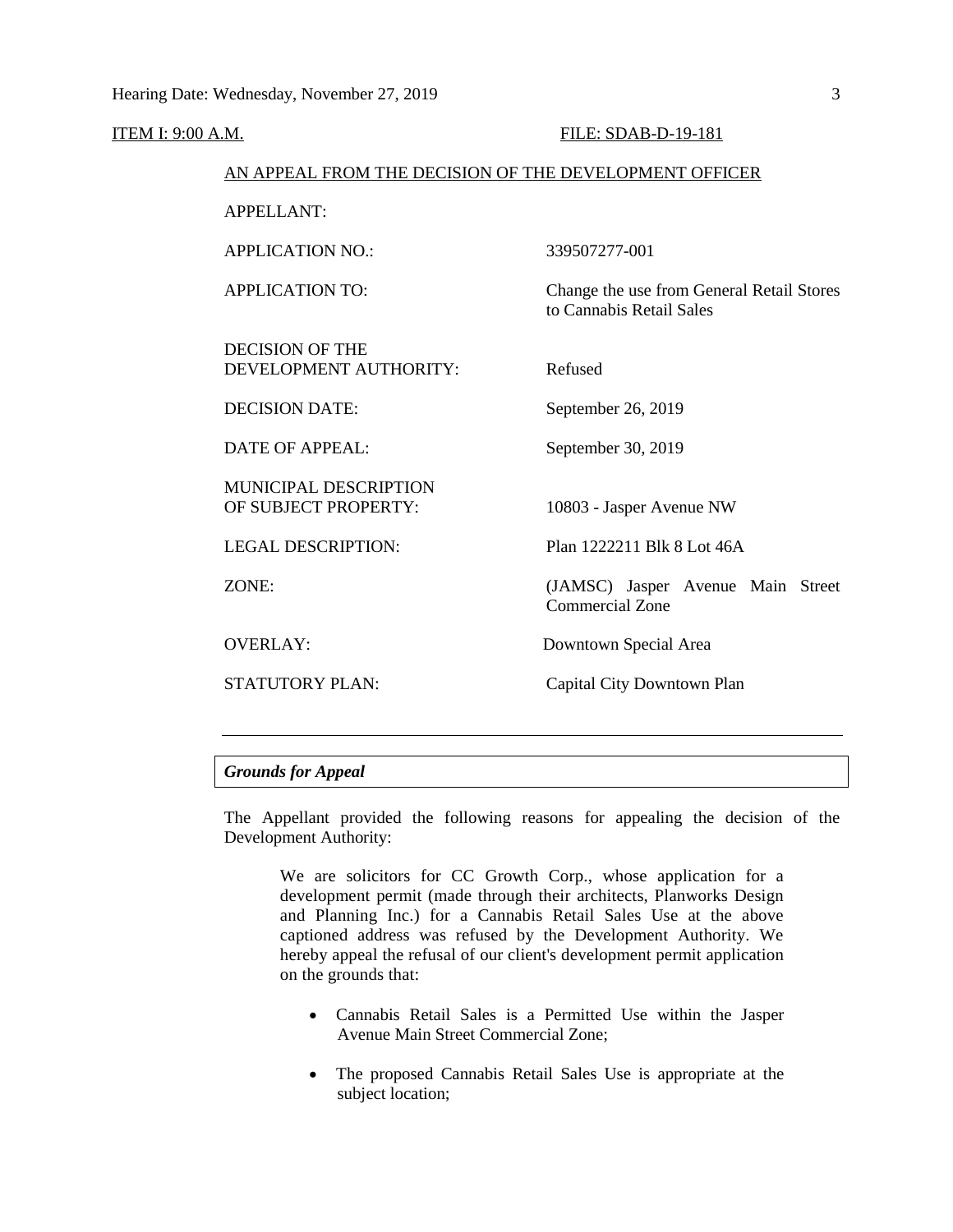- The proposed Cannabis Retail Sales Use will not unduly interfere with the amenities of the neighbourhood or materially interfere with or affect the use, enjoyment or value of neighbouring parcels of land; and
- Such further and other grounds as may be presented at the hearing of the within appeal.

# *General Matters*

**The Subdivision and Development Appeal Board made and passed the following motion on October 24, 2019:** 

### **"That the appeal hearing be scheduled for November 27, 2019."**

#### **Appeal Information:**

The *Municipal Government Act*, RSA 2000, c M-26 states the following:

### **Grounds for Appeal**

**685(1)** If a development authority

- (a) fails or refuses to issue a development permit to a person,
- (b) issues a development permit subject to conditions, or
- (c) issues an order under section 645,

the person applying for the permit or affected by the order under section 645 may appeal to the subdivision and development appeal board.

# **Appeals**

**686(1)** A development appeal to a subdivision and development appeal board is commenced by filing a notice of the appeal, containing reasons, with the board,

- (a) in the case of an appeal made by a person referred to in section 685(1)
	- (i) with respect to an application for a development permit,
		- (A) within 21 days after the date on which the written decision is given under section 642, […]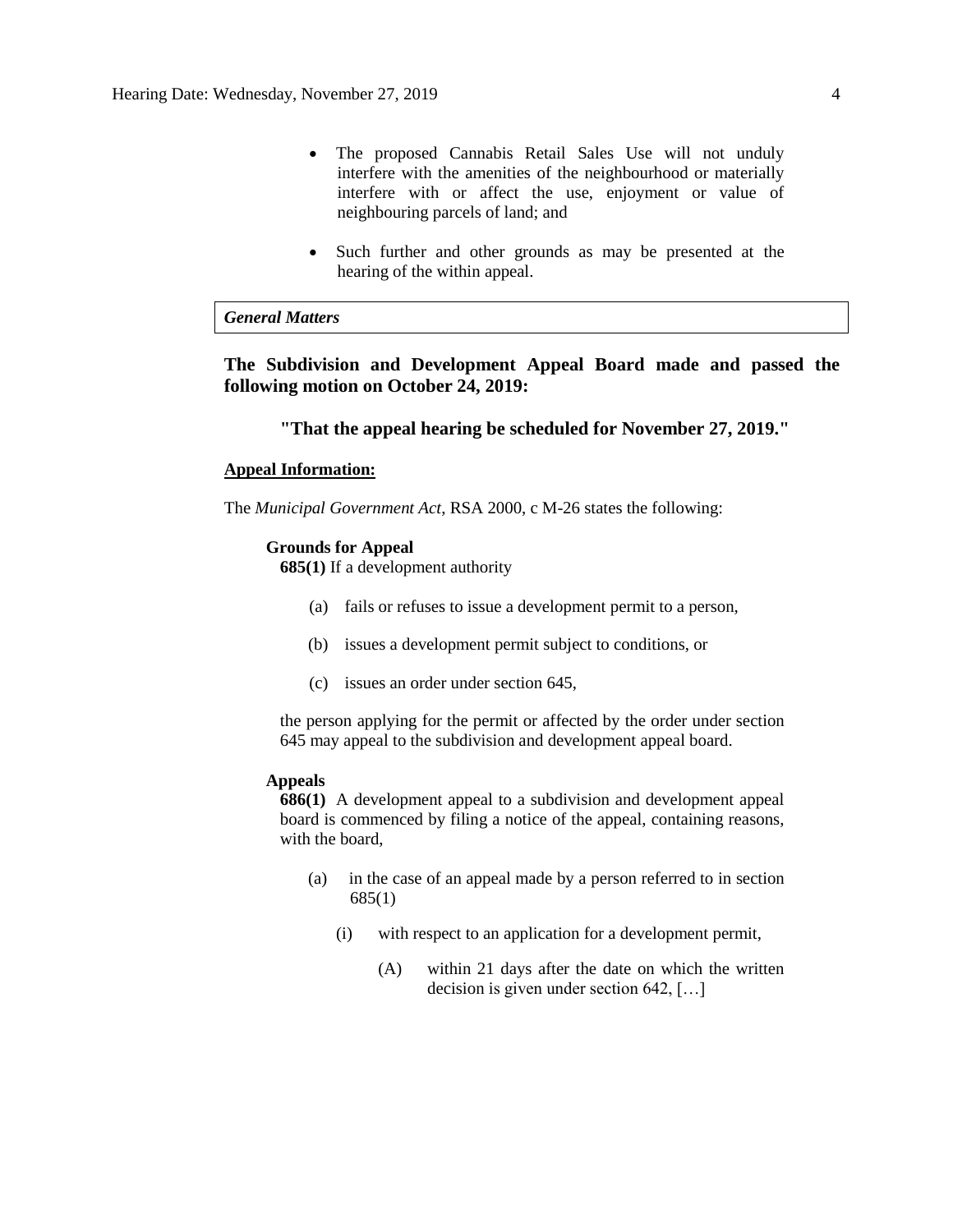#### **Hearing and Decision**

**687(3)** In determining an appeal, the subdivision and development appeal board

…

- (a.1) must comply with the land use policies;
- (a.2) subject to section 638, must comply with any applicable statutory plans;
- (a.3) subject to clauses (a.4) and (d), must comply with any land use bylaw in effect;
- (a.4) must comply with the applicable requirements of the regulations under the Gaming, Liquor and Cannabis Act respecting the location of premises described in a cannabis licence and distances between those premises and other premises;
	- …
	- (c) may confirm, revoke or vary the order, decision or development permit or any condition attached to any of them or make or substitute an order, decision or permit of its own;
	- (d) may make an order or decision or issue or confirm the issue of a development permit even though the proposed development does not comply with the land use bylaw if, in its opinion,
		- (i) the proposed development would not
			- (A) unduly interfere with the amenities of the neighbourhood, or
			- (B) materially interfere with or affect the use, enjoyment or value of neighbouring parcels of land,
		- and
		- (ii) the proposed development conforms with the use prescribed for that land or building in the land use bylaw.

#### **General Provisions from the** *Edmonton Zoning Bylaw:*

Under section 910.9(2)(d), **Cannabis Retail Sales** is a **Permitted Use** in the **(JAMSC) Jasper Avenue Main Street Commercial Zone**.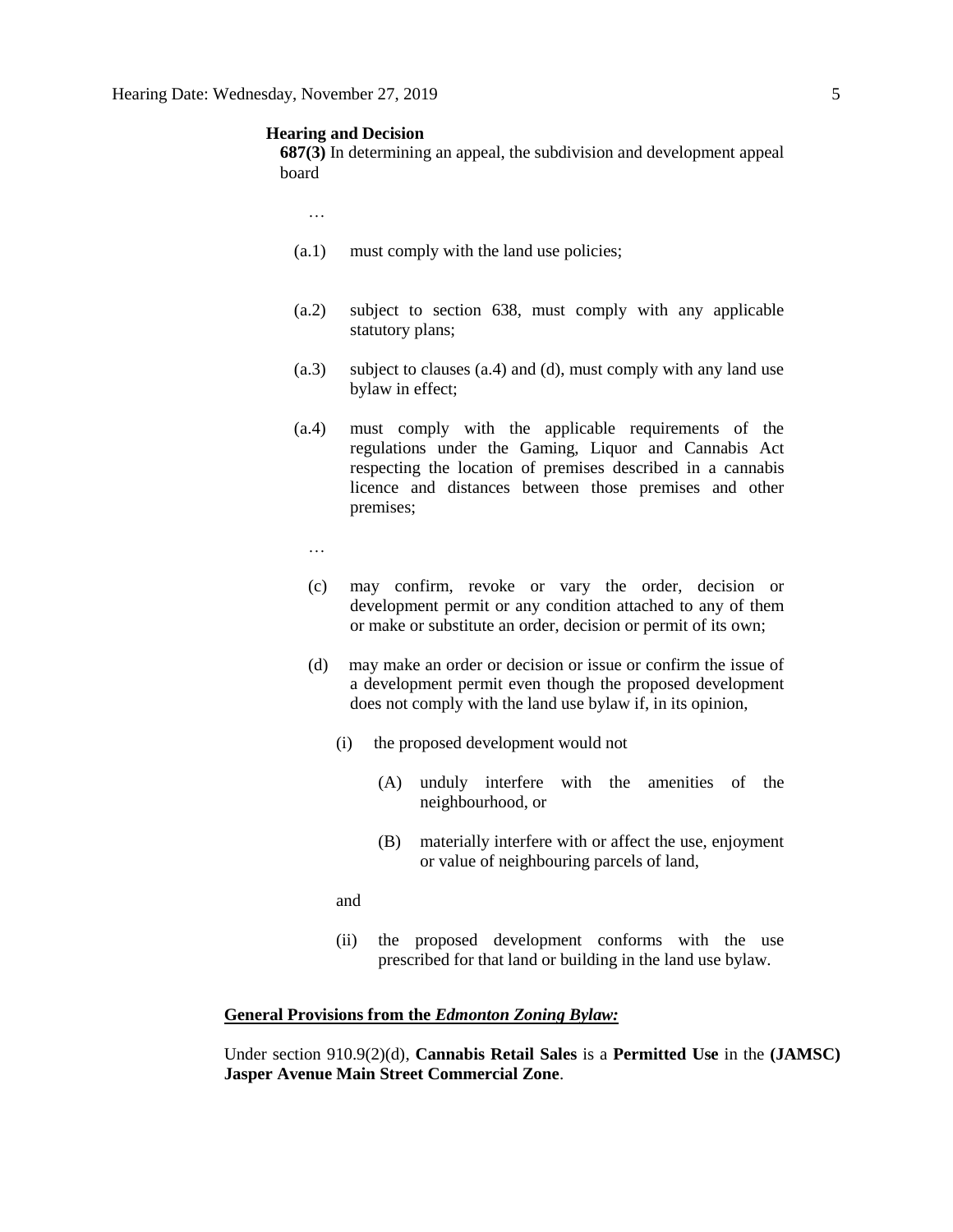Under section 7.4(9), **Cannabis Retail Sales** means:

development used for the retail sale of Cannabis that is authorized by provincial or federal legislation. This Use may include retail sales of Cannabis accessories. This Use does not include Cannabis Production and Distribution.

Under section 6.1, **Cannabis** means:

a cannabis plant and anything referred to in subsection (a) of this definition but does not include anything referred to in subsection (b) of this definition:

- a. Cannabis includes:
	- i. any part of a cannabis plant, including the phytocannabinoids produced by, or found in, such a plant, regardless of whether that part has been processed or not, other than a part of the plant referred to in subsection (b) of this definition.
	- ii. any substance or mixture of substances that contains or has on it any part of such a plant;
	- iii. any substance that is identical to any phytocannabinoid produced by, or found in, such a plant, regardless of how the substance was obtained.
- b. Notwithstanding subsection (a) of this definition, Cannabis does not include:
	- i. a non-viable seed of a cannabis plant;
	- ii. a mature stalk, without any leaf, flower, seed or branch, of such plant;
	- iii. fibre derived from a stalk referred in subsection (b)(ii) of this definition; and
	- iv. the root or any part of the root of such a plant.

### Section 910.9(1) states that the **General Purpose** of the **(JAMSC) Jasper Avenue Main Street Commercial Zone** is:

to provide a Zone that accommodates at ground level, predominantly retail commercial, office and service Uses suitable for Downtown's Main Street, Jasper Avenue and to ensure that infill developments and the retrofitting and preservation of historical and older buildings incorporate human scale design characteristics to enhance revitalized, dynamic Main Street atmosphere.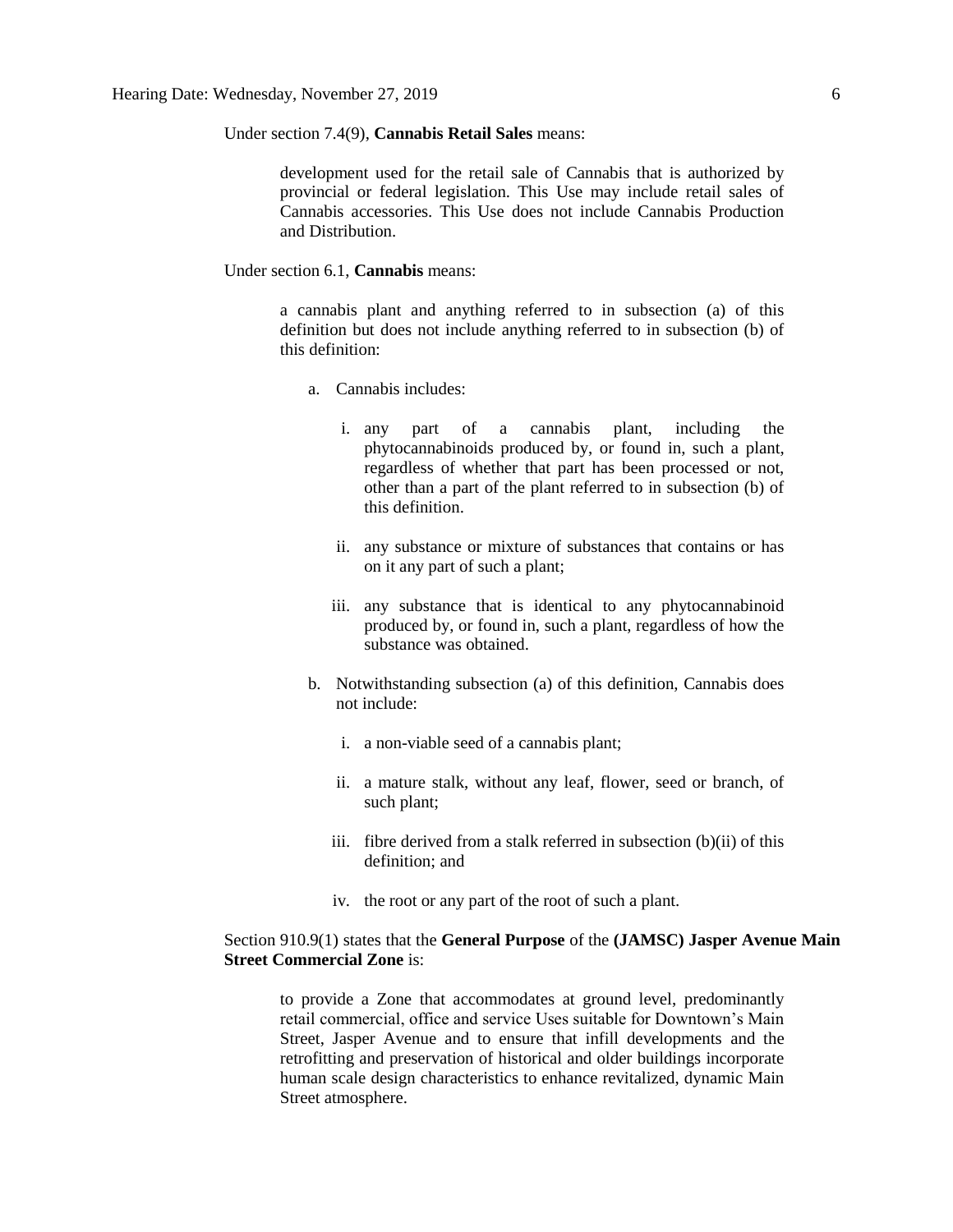# Section 910.1 states that the **General Purpose** of the **Downtown Special Area Zoning Regulations** is:

to designate the Downtown area as a Special Area and to adopt the following land use regulations to achieve the objectives of the Capital City Downtown Plan.

# *Section 70 – Cannabis Retail Sales*

- 1. Any Cannabis Retail Sales shall not be located less than 200 m from any other Cannabis Retail Sales. For the purposes of this subsection only:
	- a. the [200 m](javascript:void(0);) separation distance shall be measured from the closest point of the Cannabis Retail Sales Use to the closest point of any other approved Cannabis Retail Sales Use;
	- b. A Development Officer shall not grant a variance to reduce the separation distance by more than [20 m](javascript:void(0);) in compliance with [Section](https://webdocs.edmonton.ca/InfraPlan/zoningbylaw/ZoningBylaw/Part1/Administrative/11__Authority_and_Responsibility_of_the_Development_Officer.htm)  [11;](https://webdocs.edmonton.ca/InfraPlan/zoningbylaw/ZoningBylaw/Part1/Administrative/11__Authority_and_Responsibility_of_the_Development_Officer.htm) and
	- c. The issuance of a Development Permit which contains a variance to separation distance as described in  $70(1)(b)$  shall be issued as a Class B Discretionary Development.
- 2. Any Site containing Cannabis Retail Sales shall not be located less than:
	- a.  $200 \text{ m}$  from any Site being used for a public library, at the time of the application for the Development Permit for the Cannabis Retail Sales; and
	- b. [100 m](javascript:void(0);) from any Site being used for Community Recreation Services Use, a community recreation facility or as public lands at the time of application for the Development Permit for the Cannabis Retail Sales.
- 3. For the purposes of subsection 2:
	- a. separation distances shall be measured from the closest point of the subject Site boundary to the closest point of another Site boundary, and shall not be measured from Zone boundaries or from the edges of structures;
	- b. the term "public library" is limited to the collection of literary, artistic, musical and similar reference materials and learning resources in the form of books, electronic files, computers, manuscripts, recordings and films for public use, and does not include private libraries, museums or art galleries.
	- c. the term "community recreation facilities" means indoor municipal facilities used primarily by members of the public to participate in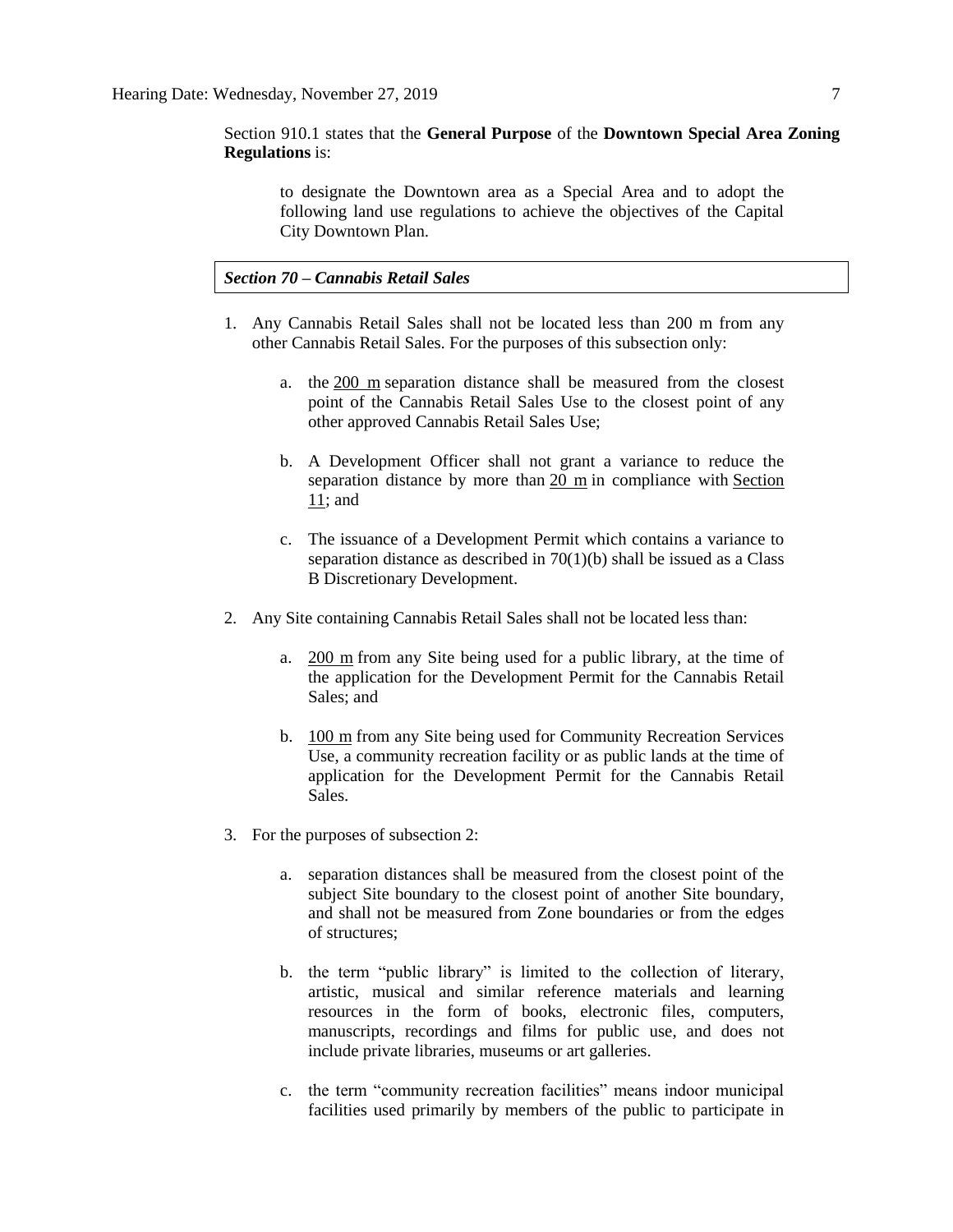recreational activities conducted at the facilities, as per the Municipal Government Act; and

- d. the term "public lands" is limited to Sites zoned [AP,](https://webdocs.edmonton.ca/InfraPlan/zoningbylaw/ZoningBylaw/Part2/Urban/530_(AP)_Public_Parks_Zone.htm) and Sites zoned [A.](https://webdocs.edmonton.ca/InfraPlan/zoningbylaw/ZoningBylaw/Part2/Urban/540_(A)_Metropolitan_Recreation_Zone.htm)
- 4. Subsection 105(3) of the Gaming, Liquor and Cannabis Regulation, is expressly varied by the following:
	- a. any Site containing a Cannabis Retail Sales shall not be located less than:

#### *Public or private education*

i. [200 m](javascript:void(0);) from a Site being used for public or private education, at the time of the application for the Development Permit for the Cannabis Retail Sales;

### *Provincial health care facility*

ii. [100 m](javascript:void(0);) from a Site being used for a provincial health care facility at the time of the application for the Development Permit for the Cannabis Retail Sales; and

### *School reserve or municipal and school reserve*

iii. [100 m](javascript:void(0);) from a Site designated as school reserve or municipal and school reserve at the time of the application for the Development Permit for the Cannabis Retail Sales.

#### *Measurement of Separation Distances*

b. For the purposes of this subsection, separation distances shall be measured from the closest point of the subject Site boundary to the closest point of another Site boundary, and shall not be measured from Zone boundaries or from the edges of structures.

# *Sites Greater than Two Hectares*

- c. For Sites that are greater than  $2.0$  ha in size and zoned either [CSC](https://webdocs.edmonton.ca/InfraPlan/zoningbylaw/ZoningBylaw/Part2/Commercial/320_(CSC)_Shopping_Centre_Zone.htm) or [DC2,](https://webdocs.edmonton.ca/InfraPlan/zoningbylaw/ZoningBylaw/Part2/Direct/720_(DC2)_Site_Specific_Development_Control_Provision.htm) that do not contain a public library at the time of application for the Development Permit for the Cannabis Retail Sales:
	- i. Subsection 70(2), and 70(4)(a) shall not apply; and
	- ii. the distances referred to in Subsection 105(3) of the *Gaming, Liquor and Cannabis Regulation* shall be expressly varied to 0 m.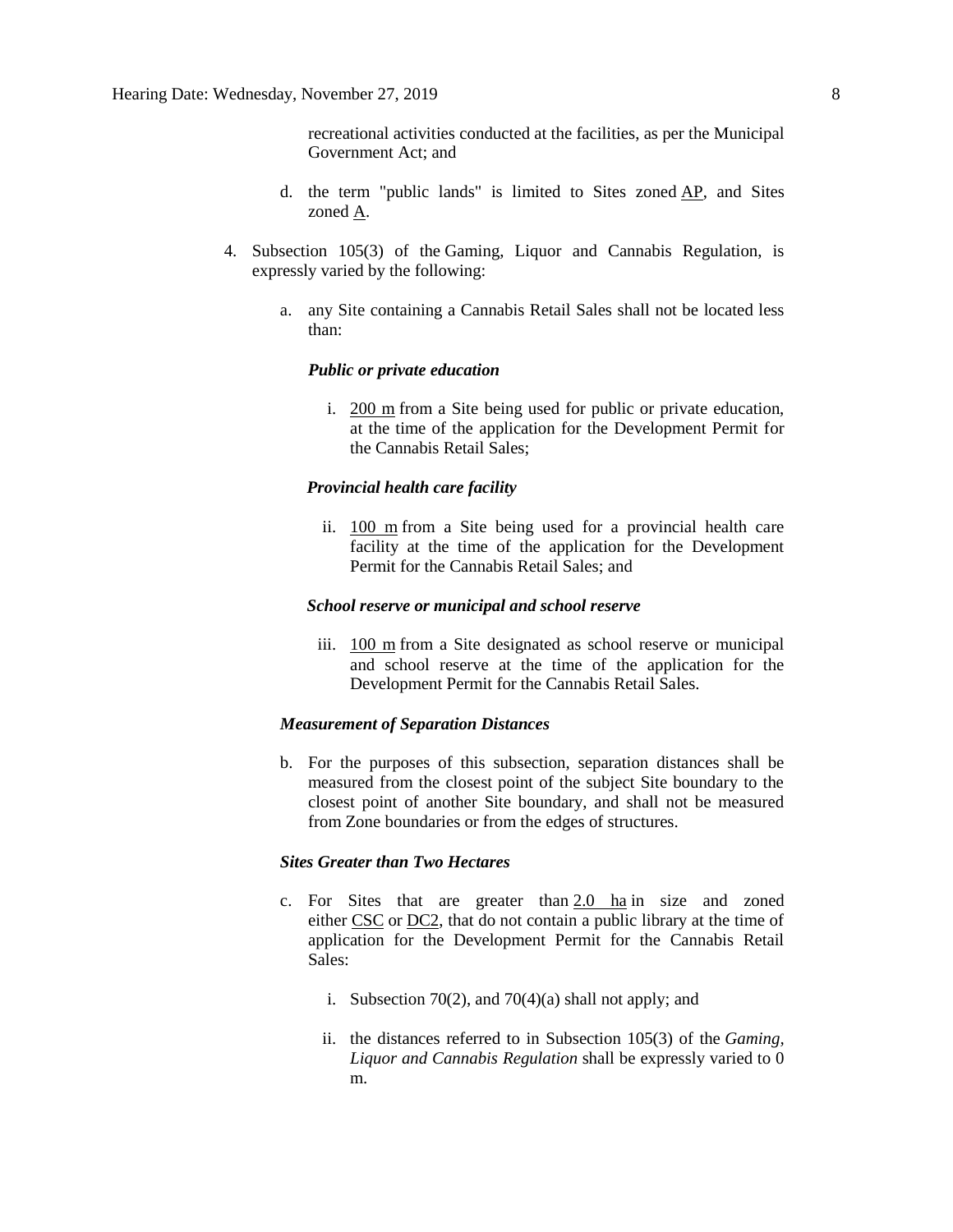- d. For the purposes of subsection  $70(4)(a)(i)$ , the term "public or private" education" means a school as defined in subsection  $(1)(y)(i)$  and (1)(y)(ii) of the *School Act (as amended from time to time).*
- 5. Notwithstanding [Section 11](https://webdocs.edmonton.ca/InfraPlan/zoningbylaw/ZoningBylaw/Part1/Administrative/11__Authority_and_Responsibility_of_the_Development_Officer.htm) of this Bylaw, a Development Officer shall not grant a variance to subsection  $70(2)$ ,  $70(3)(a)$  or  $70(4)$ .

### **Design Requirements**

- 6. Cannabis Retail Sales shall include design elements that readily allow for natural surveillance to promote a safe urban environment, where applicable and to the satisfaction of the Development Officer, including the following requirements:
	- a. customer access to the store is limited to a storefront that is visible from the street other than a Lane, or a shopping centre parking lot, or mall access that allows visibility from the interior of the mall into the store;
	- b. the exterior of all stores shall have ample transparency from the street;
	- c. Any outdoor lighting shall be designed to ensure a well-lit environment for pedestrians and illumination of the property; and
	- d. Landscaping shall be low-growing shrubs or deciduous trees with a high canopy at maturity to maintain natural surveillance.

#### **Development Officer's Determination**

**The proposed Cannabis Retail Sales does not comply with the minimum setback requirement from another Cannabis Retail Sales (DPs 287614739-001 and -007, 10105-109 Street):** 

**Required Setback: 200 m Proposed Setback: 31.5 m Deficient by 168.5 m**

**Under Section 70.1 of the Zoning Bylaw, the Development Officer is prohibited from granting a variance to the minimum setback to allow for the proposed Cannabis Retail Store.** [unedited]

#### Notice to Applicant/Appellant

Provincial legislation requires that the Subdivision and Development Appeal Board issue its official decision in writing within fifteen days of the conclusion of the hearing.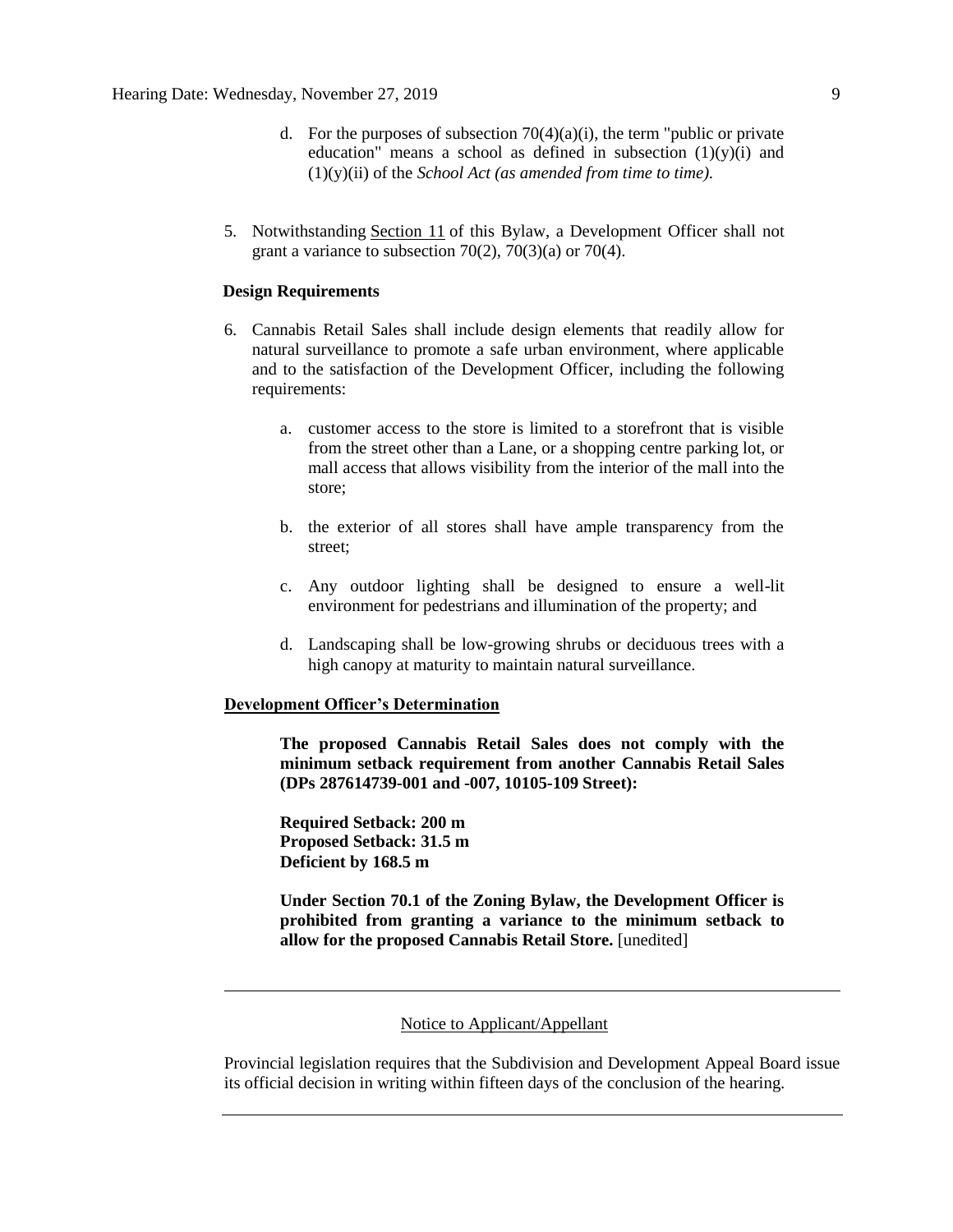|                                                                                                                                                                               |                           |                        |                                                           | <b>Application Date:</b>                              | Project Number: 339507277-001<br>AUG 28, 2019 |  |  |  |  |  |  |
|-------------------------------------------------------------------------------------------------------------------------------------------------------------------------------|---------------------------|------------------------|-----------------------------------------------------------|-------------------------------------------------------|-----------------------------------------------|--|--|--|--|--|--|
| <b>MOnton</b>                                                                                                                                                                 |                           |                        |                                                           | Printed:<br>Page:                                     | September 26, 2019 at 2:36 PM<br>1 of 2       |  |  |  |  |  |  |
|                                                                                                                                                                               |                           | <b>Application for</b> |                                                           |                                                       |                                               |  |  |  |  |  |  |
| <b>Major Development Permit</b>                                                                                                                                               |                           |                        |                                                           |                                                       |                                               |  |  |  |  |  |  |
| This document is a Development Permit Decision for the development application described below.                                                                               |                           |                        |                                                           |                                                       |                                               |  |  |  |  |  |  |
| <b>Applicant</b><br><b>Property Address(es) and Legal Description(s)</b>                                                                                                      |                           |                        |                                                           |                                                       |                                               |  |  |  |  |  |  |
|                                                                                                                                                                               |                           |                        | 10803 - JASPER AVENUE NW                                  |                                                       |                                               |  |  |  |  |  |  |
|                                                                                                                                                                               |                           |                        | Plan 1222211 Blk 8 Lot 46A<br><b>Specific Address(es)</b> |                                                       |                                               |  |  |  |  |  |  |
|                                                                                                                                                                               |                           | Suite:                 |                                                           | 10835 - JASPER AVENUE NW                              |                                               |  |  |  |  |  |  |
|                                                                                                                                                                               |                           |                        | Entryway: 10835 - JASPER AVENUE NW                        |                                                       |                                               |  |  |  |  |  |  |
|                                                                                                                                                                               |                           |                        | Building: 10803 - JASPER AVENUE NW                        |                                                       |                                               |  |  |  |  |  |  |
| <b>Scope of Application</b>                                                                                                                                                   |                           |                        |                                                           |                                                       |                                               |  |  |  |  |  |  |
| To change the use from General Retail Stores to Cannabis Retail Sales.                                                                                                        |                           |                        |                                                           |                                                       |                                               |  |  |  |  |  |  |
| <b>Permit Details</b>                                                                                                                                                         |                           |                        |                                                           |                                                       |                                               |  |  |  |  |  |  |
|                                                                                                                                                                               |                           |                        |                                                           |                                                       |                                               |  |  |  |  |  |  |
| Class of Permit:                                                                                                                                                              |                           |                        | <b>Contact Person:</b>                                    |                                                       |                                               |  |  |  |  |  |  |
| New Sewer Service Required:                                                                                                                                                   | Gross Floor Area (sq.m.): |                        |                                                           | Lot Grading Needed?: N<br>NumberOfMainFloorDwellings: |                                               |  |  |  |  |  |  |
| Site Area (sq. m.):                                                                                                                                                           |                           |                        | Stat. Plan Overlay/Annex Area: Downtown                   |                                                       |                                               |  |  |  |  |  |  |
| I/We certify that the above noted details are correct.                                                                                                                        |                           |                        |                                                           |                                                       |                                               |  |  |  |  |  |  |
| Applicant signature:                                                                                                                                                          |                           |                        |                                                           |                                                       |                                               |  |  |  |  |  |  |
| <b>Development Application Decision</b>                                                                                                                                       |                           |                        |                                                           |                                                       |                                               |  |  |  |  |  |  |
| Refused                                                                                                                                                                       |                           |                        |                                                           |                                                       |                                               |  |  |  |  |  |  |
| Issue Date: Sep 26, 2019 Development Authority: WELCH, IMAI                                                                                                                   |                           |                        |                                                           |                                                       |                                               |  |  |  |  |  |  |
| <b>Reason for Refusal</b>                                                                                                                                                     |                           |                        |                                                           |                                                       |                                               |  |  |  |  |  |  |
| The proposed Cannabis Retail Sales does not comply with the minimum setback requirement from another Cannabis Retail Sales                                                    |                           |                        |                                                           |                                                       |                                               |  |  |  |  |  |  |
| (DPs 287614739-001 and -007, 10105-109 Street):                                                                                                                               |                           |                        |                                                           |                                                       |                                               |  |  |  |  |  |  |
| Required Setback: 200 m                                                                                                                                                       |                           |                        |                                                           |                                                       |                                               |  |  |  |  |  |  |
| Proposed Setback: 31.5 m                                                                                                                                                      |                           |                        |                                                           |                                                       |                                               |  |  |  |  |  |  |
| Deficient by 168.5 m                                                                                                                                                          |                           |                        |                                                           |                                                       |                                               |  |  |  |  |  |  |
| Under Section 70.1 of the Zoning Bylaw, the Development Officer is prohibited from granting a variance to the minimum setback                                                 |                           |                        |                                                           |                                                       |                                               |  |  |  |  |  |  |
| to allow for the proposed Cannabis Retail Store.                                                                                                                              |                           |                        |                                                           |                                                       |                                               |  |  |  |  |  |  |
|                                                                                                                                                                               |                           |                        |                                                           |                                                       |                                               |  |  |  |  |  |  |
| <b>Rights of Appeal</b>                                                                                                                                                       |                           |                        |                                                           |                                                       |                                               |  |  |  |  |  |  |
| The Applicant has the right of appeal within 21 days after the date on which the decision is made, as outlined in Section 683<br>through 689 of the Municipal Government Act. |                           |                        |                                                           |                                                       |                                               |  |  |  |  |  |  |
|                                                                                                                                                                               |                           |                        |                                                           |                                                       |                                               |  |  |  |  |  |  |
| <b>Fees</b>                                                                                                                                                                   |                           |                        |                                                           |                                                       |                                               |  |  |  |  |  |  |
|                                                                                                                                                                               | <b>Fee Amount</b>         | <b>Amount Paid</b>     | Receipt#                                                  | <b>Date Paid</b>                                      |                                               |  |  |  |  |  |  |
| Major Dev. Application Fee                                                                                                                                                    | \$5,600.00                | \$5,600.00             | 06134690                                                  | Sep 12, 2019                                          |                                               |  |  |  |  |  |  |
|                                                                                                                                                                               |                           |                        |                                                           |                                                       |                                               |  |  |  |  |  |  |
|                                                                                                                                                                               |                           |                        |                                                           |                                                       |                                               |  |  |  |  |  |  |
|                                                                                                                                                                               |                           | THIS IS NOT A PERMIT   |                                                           |                                                       |                                               |  |  |  |  |  |  |
|                                                                                                                                                                               |                           |                        |                                                           |                                                       |                                               |  |  |  |  |  |  |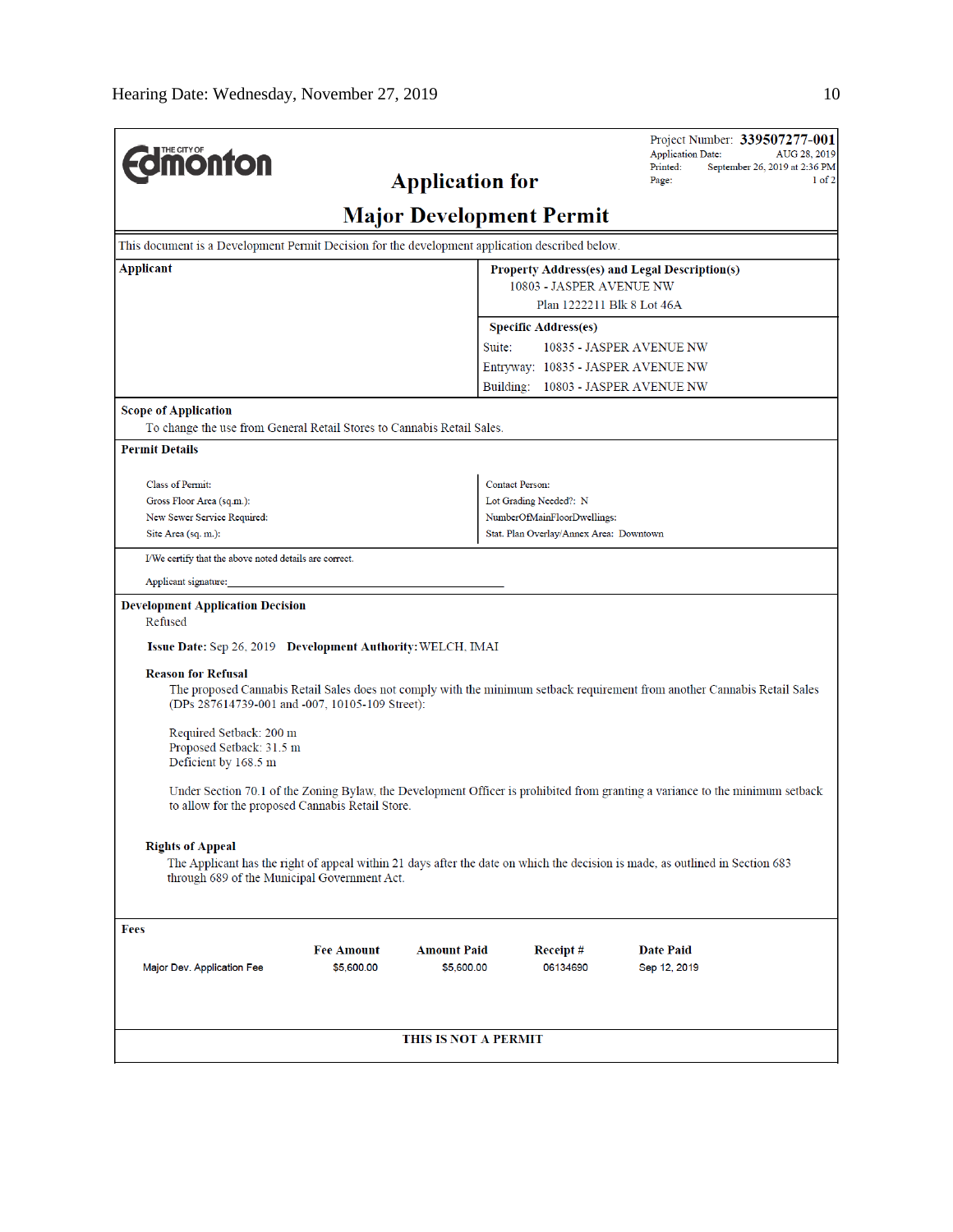| <b>Edimonton</b>                                          |                                           |                                  |           | Project Number: 339507277-001<br>Application Date:<br>AUG 28, 2019<br>Printed:<br>September 26, 2019 at 2:36 PM<br>$2$ of $2\,$<br>Page: |  |  |  |
|-----------------------------------------------------------|-------------------------------------------|----------------------------------|-----------|------------------------------------------------------------------------------------------------------------------------------------------|--|--|--|
| <b>Application for</b><br><b>Major Development Permit</b> |                                           |                                  |           |                                                                                                                                          |  |  |  |
| Fees<br><b>Total GST Amount:</b><br>Totals for Permit:    | <b>Fee Amount</b><br>\$0.00<br>\$5,600.00 | <b>Amount Paid</b><br>\$5,600.00 | Receipt # | <b>Date Paid</b>                                                                                                                         |  |  |  |
|                                                           |                                           |                                  |           |                                                                                                                                          |  |  |  |
|                                                           |                                           |                                  |           |                                                                                                                                          |  |  |  |
|                                                           |                                           |                                  |           |                                                                                                                                          |  |  |  |
|                                                           |                                           |                                  |           |                                                                                                                                          |  |  |  |
|                                                           |                                           |                                  |           |                                                                                                                                          |  |  |  |
|                                                           |                                           |                                  |           |                                                                                                                                          |  |  |  |
|                                                           |                                           | THIS IS NOT A PERMIT             |           |                                                                                                                                          |  |  |  |
|                                                           |                                           |                                  |           |                                                                                                                                          |  |  |  |